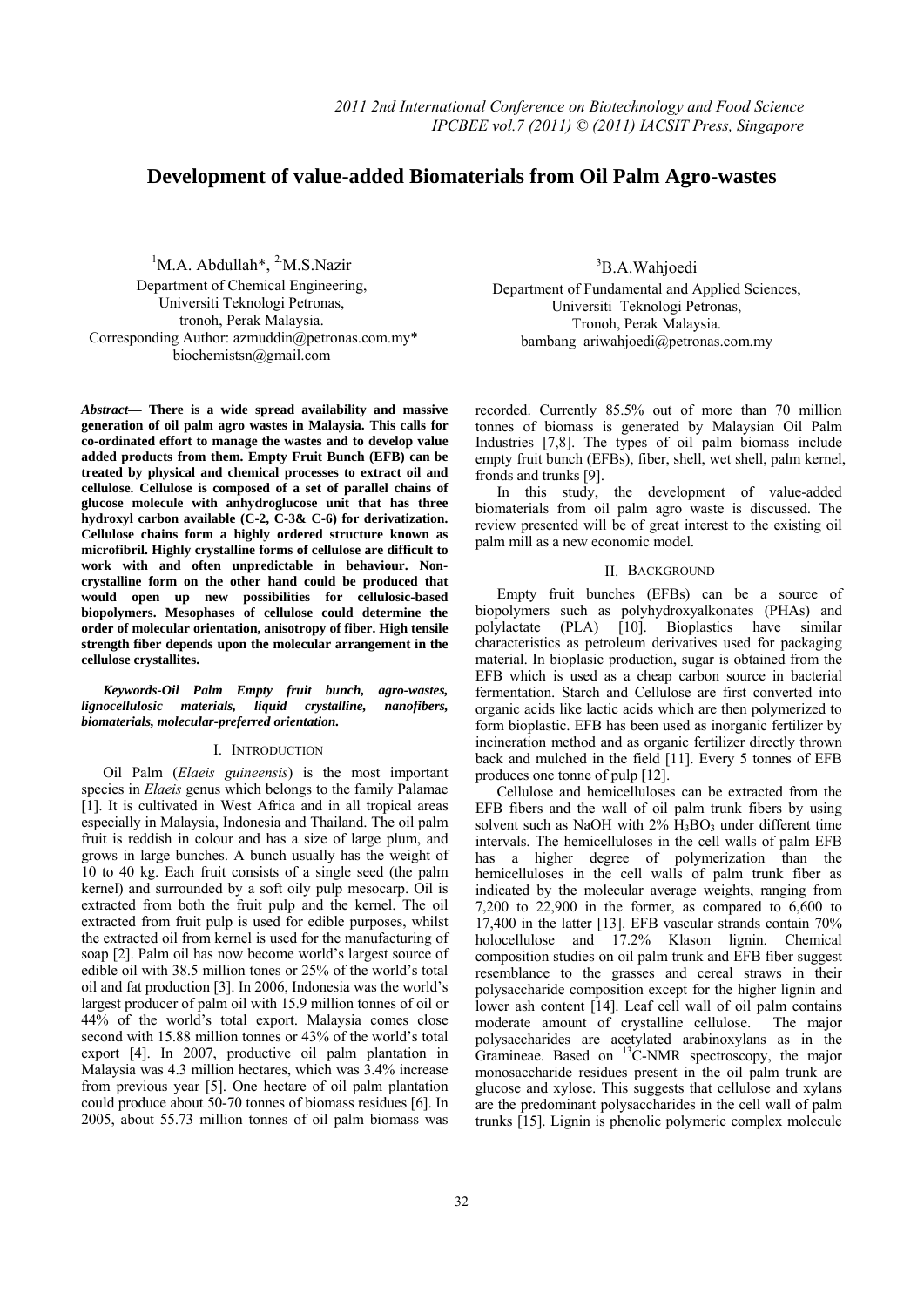that attaches to cellulose and hemicellulose, through Hbonding and other ether linkage to make polysaccharide chain stiff and rigid.



Figure 1: Ce llulose polymers [15]

Cellulose is a linear polymer of anhydroglucose units linked together with  $β-1,4$ -glucosidic bond. Two adjacent glucose units are linked by the elimination of one molecule of water between their hydroxyl group at carbon 1 and 4.



Figure 2: Anhydroglucose unit [16]

Three hydroxyl group of anhydroglucose are able to interact and form hydrogen bond by means of intra and inter molecular interaction. The strength of this hydrogen bond is around 25 KJ/Mol (Van der Waal force 0.15 KJ/Mol; O-H Covalent bond 460 KJ/Mol). From infrared spectroscopy, Xray diffraction and nuclear magnetic resonance (NMR) investigations, it is shown that intermolecular hydrogen bonding between O-3-H and O-5 of adjacent unit; assume the existence of a second intermolecular hydrogen bond between O-2-H and O-6.



#### Figure 3: A) Intra and B) Intermolecular interactions [16]

at an angle to the fiber axis called the "microfibril angle". It will give information about the elastic, creep and strength properties of wood sample. Microfibers have been manufactured from dissolved cellulose, from which threads, yarns and fabrics can be made. These cellulosic microfibers may be used to produce fabrics with very soft feel that is characteristic of microfiber fabrics, and water absorbency and comfort of cellulosic fabrics. These fabrics have exceptional abilities to remove dust and oil droplets from surfaces and gas streams, and are useful in filter media. In a spherical cellulose material where the cellulose material is a water-insoluble polysaccharide formed by  $\beta$ -1,4-type sugar linkages, the degree of crystallinity is 70% or greater, and macrofibrils are formed radially from the center to the periphery [16]. The dissolution of cellulose in selective solvent has been described as a very recent subject for direct dissolution and regeneration of cellulose fiber. In most natural fibers, the microfibrils orient themselves



Figure 4: Structure of Lignin [25]

## III. DIS SCUSSION

resulted in huge production of EFBs. From one tonne of palm oil produced, 220Kg of EFB generated, and annual production of EFBs stands high at 2.8 to 3 million tonnes. The composition of EFB includes water 58%, nitrogen 0.80%, phosphorous 0.06%, K 0.24%, Mg 0.18% on fresh weight basis [17]. This percentage may vary with the variation of one or multiple growth factors, climatic changes, soil fertility, fertilizer utilization and other management practices. The presence of inorganic components in the EFB such as nitrogen, phosphorous, potassium and magnesium enable its utilization as fertilizer. Phosphorous, potassium and nitrogen (PKN) are the good fertilizer as required for the proper growth of plants. EFB has the potential to reduce or replace the need of fertilizer at the amount 4.4 kg of Kieserite, 19.3 kg of Muriate, 2.8 kg of rock phosphate and 7 kg of urea per one tonne of EFB mulch in agro field [18]. The large-scale plantation of Oil Palm in Malaysia has

production of ethanol. The ethanol production from EFB by EFB also has the potential as a source of lignin for the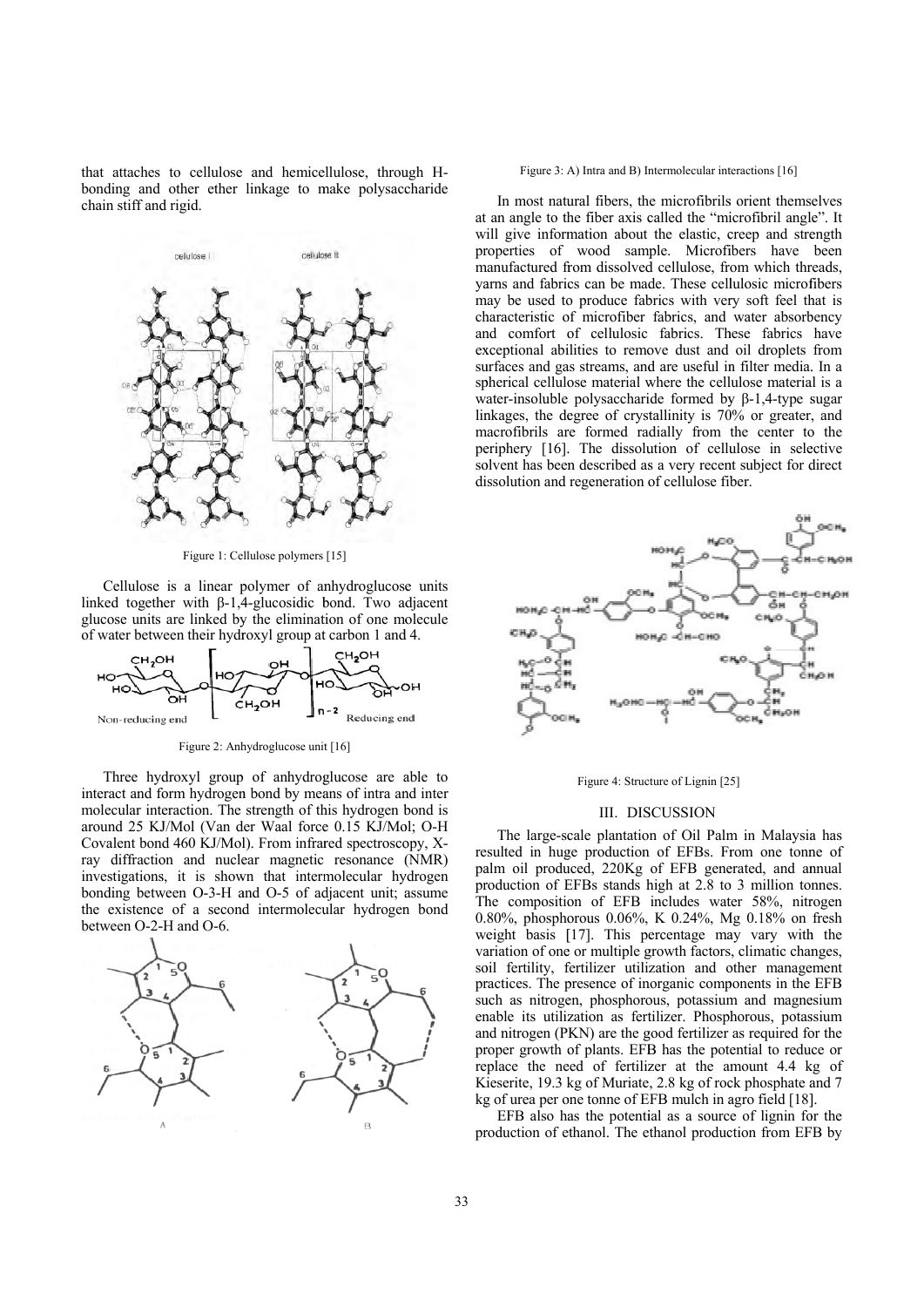countries like Malaysia and Indonesia may have to meet the 1-2% utilization of gasoline with 15.88 Million tonnes of crude palm oil and total production of EFB estimated at 6.19 Million tonnes. The estimated availability of 3.72 million tonnes of EFB would have potential for 0.30 Million kL of ethanol production [19].

Many composite materials have been synthesized and studied for their potential uses. A study on the synthesis of composite material, the EFB pulp as the reinforced agent in polypropylene (PP) composite, has reported material with high tensile and flexural properties. The EFB obtained by basic (NaOH) pulping may increase its crystallinity and enhances the interaction with the polypropylene (PP), resulting in high strength of lignocellulosic composite [20].

High quality Briquette fuel is produced by the mixing of 100% pulverized Empty Fruit Bunch (EFB) with sawdust or Palm kernel expeller (PKE) [21]. Hybrid Composites of EFB prepared with jute have high tensile properties and hydrophobicity as compared to pure EFB composite. EFB-Jute composites have higher density of 1.2  $g/cm<sup>3</sup>$  that improve the tensile property and reinforcement of composite [22]. In composite material, most of lignocelluloses is used as filler in thermoplastic matrix. EFB-Benzoylated composite exhibits enhanced tensile properties due to interaction and adhesion with the polymer matrix [23].

Lignocellulosic fibers also have the potential to replace the synthetic fibers such as aramid and glass fibers in the field of composite material. Lignocellulosic fibers have low density  $(1.25-1.50 \text{ g/cm}^3)$  as compared to the fiber glass  $(2.6 \text{ g/cm}^3)$ g/cm3), but have high tensile strength as in plastic materials, environmentally friendly and easy to handle as compared to the synthetic Glass fibers. Cutting, mounting and other operational processes may lead to more severe health problems for the workers, including skin and respiratory diseases, but lignocellulosic fibers are safer. These fibers can be thermal insulators and easily recyclable and biodegradable.

Pharmaceutical grade lignocellulosic fiber can also be synthesized. the typical tendon ligament fibers of joint are shown in Figure 5. The lignocellulosic composite fiber may be used for the replacement of bone ligament.



Figure 5: Tendon Ligament Fibers [24]

Lignocellulose composite material of desired use would have the strength of 28-40 MPa and the strain of 20-30% at body temperature in high moisture content [24]. Malaysian Oil Palm agro-wastes have very good potential application as untreated (fuel, fertilizer) or treated materials (pulp and paper, composites used for mechanical purposes) and materials with high purity of the Health grade (ligament replacement fibers).

### IV. CONCLUSION

In this study, the potential development of Oil Palm Agro Waste value added bio-materials is discussed. EFB utilization has applications as fertilizer, fuel and synthesis of high tensile composite materials for mechanical and pharmaceutical grade. This may be of great interest to existing oil palm mill as a new economic model.

### **REFERENCES**

- [1] Teoh CH. "The Palm oil industry in Malaysia"http://asest.panda .org/download/oilpalmchainpartaandb\_es ri.Pdf;2002.
- [2] Wikipedia. The free encyclopedia: oil palm, www.en.wikipedia .org/wiki/oil\_palm.
- [3] MPOC. World's oil production in 2007, www.mpoc .org. my ; 2008.
- [4] US Derpartment of agriculture. Indonesia and Malaysia pal oil production,www.pecad.fas.usda.gov/highlights 2007 /12/ indonesia\_palmoil/;2007.
- [5] MPOB.A summary of the performance of the Malaysian oil palm industry2007.www.econ.mpob.gov.my/economy /perfor mance %202007.html;2007.
- [6] MPOB. Malaysia oil palm statistics. Economics and industry development division, www.econ.mpob. gov.my/ economy EID\_html;2006.
- [7] Hassan MA, Shirai Y. Palm biomass utilization in Malaysia for the Production of bioplastic. www.biomass-asiaworkshop .jp/presentation\_files/21\_Alihassan.pdf;2003.
- [8] Katmandu, Nepal . workshop on utilization of biomass for re newable energy,www.apotokyo.org/biomassboiler/D1 down loads/presentation/nepal\_program\_DE2006/country\_paper/Malaysia\_ CP.doc;2006.
- [9] Nasrin AB, Ma AN, Choo YM, Mohammad S.Rohaya MH, Azali A, et.al. Oil palm biomass as potential substitution raw material for commercial biomass briquettes production. Am J Appl Sci 2008:5(3)2404-21.
- [10] Bioplastic.biopolymer and bioplastics. www.biobasics .gc.ca/ english/view.asp?x=790#biotech;2008
- [11] Yusoff S. Renewable energy from palm oil innovation on effective utilization of waste. J cleaner Prod 2004:14:87-93
- [12] MTC. World's first oil palm-based pulp and paper mill to be set up in Malaysia, www.mtc.com.my/news/pr 114.html;2003
- [13] RunCang Sun, J.M. Fang, L. Mott and J. Bolton. Extraction and characterization of hemicelluloses and cellulose from oil palm trunk and empty fruit branch fibers. Journal of wood chemistry and technology,1999:19(1&2): 167-185
- [14] I.Akamatsu, M. B. Husin, H. Kamishima and A. H. Hassan, Cellulose Chem.Technol.,1987: 21:67
- [15] M.C. Jarvis, Phytochemistry.,1994:35:485.
- [16] Chihiro Yamane, Fuji; Kunihiko Okajima Fuji; Makiko Otsuka,Tyoto US Patent. 2004: A1, 0267006.
- [17] H.W.Elbersen, J.E.G. Van Dam And R.R, "Oil palm by Product as Biomass source availability and sustainability", 14th European Biomass conference, 17-25 Oct 2005 Paris, France.